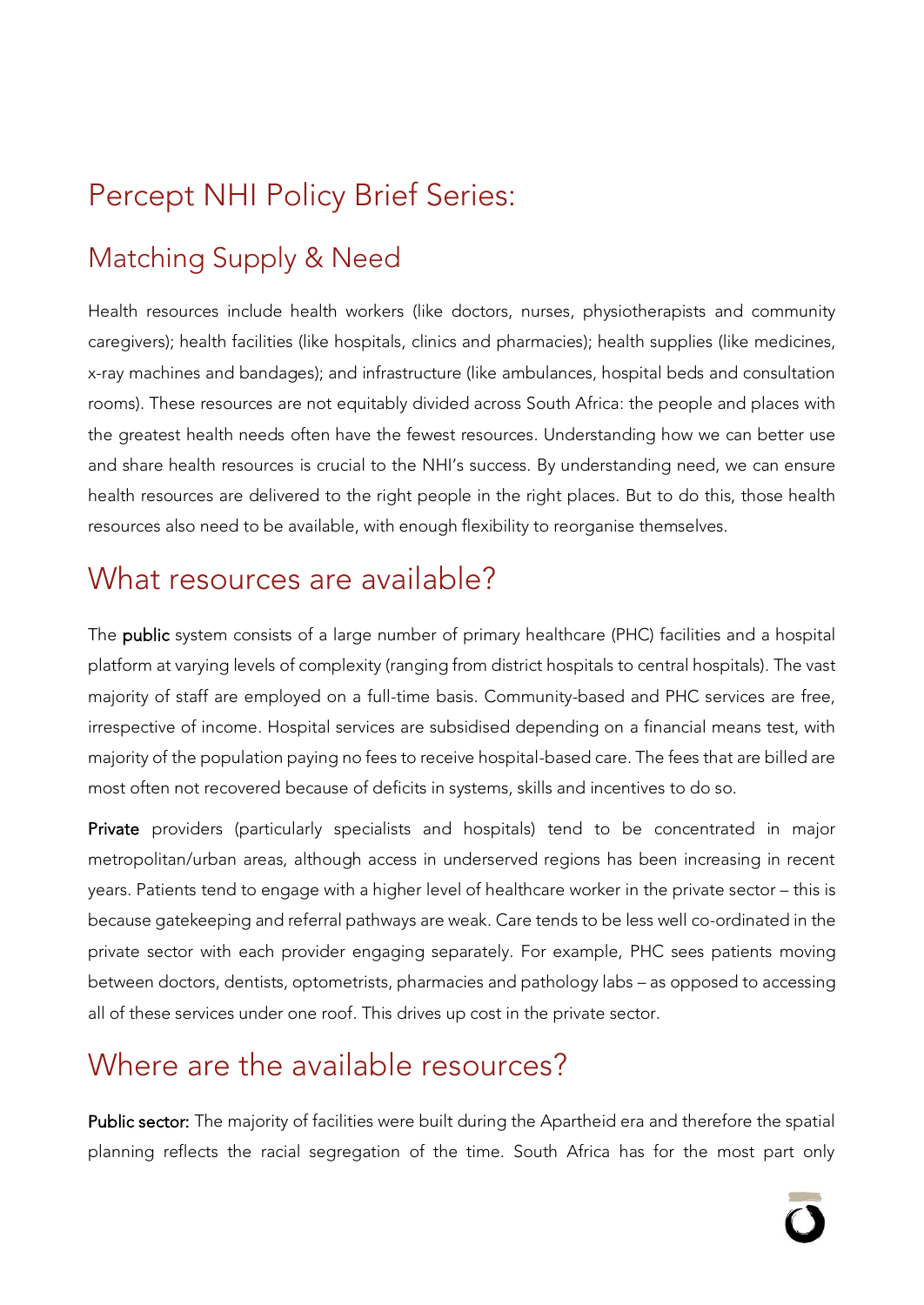maintained existing hospitals, for reasons varying from limited budget to poor planning, which has resulted in this skewed picture of access across the provinces.

Private sector: The insured population has better access to both facilities and to healthcare workers than the uninsured population. For example, there are approximately 390 beds per 100K insured population, while only 190 per 100K uninsured population in the public sector. Looking at the availability of surgical beds in particular in each sector, there are 4.5 times as many beds in the private sector on a per capita basis. In the private sector, resources are better matched to where the insured populations live and work because there is a financial incentive and more flexibility to do so.

Combining public and private resources: South Africa is currently operating two health systems that only partially overlap (both in terms of clients using both systems, and in terms of health workers working across both). The envisaged NHI reforms aim to integrate the two to allow both public and private providers to serve the entire population. It is likely that, given the shortages in humanresources-for-health, that even pooling all resources may still not be adequate for the need, particularly given the metropolitan slant to the location of private providers.

### Understanding misalignment between supply & need

Poor planning and coordination: At the moment, we do not effectively plan to manage South Africa's

health resources. There is no organisation collecting the right information to advise on where health resources are needed and in what amounts. Sometimes the information itself is not available (either in the public or private sector), making it difficult to design a system that sends health resources where they're needed.

Public and private sectors will need to collaborate on planning to achieve the 'whole system' approach.

Inflexibilities in public sector financing: Public healthcare budgets are planned in three-year cycles, with very little room for change. Small changes can be made on a yearly basis, and only if there is an urgent need. When budget plans are set, planners are often guided by past budgets rather than the needs and priorities of the time.

Insufficient data: Apart from TB and HIV cases, we have very little information about individual patients in the public sector. Without regularly-collected, individual-level information, one cannot form a good picture of what the needs are, or match resources where they're needed. Private sector medical schemes have this information, but not aggregated for the industry. In order to function as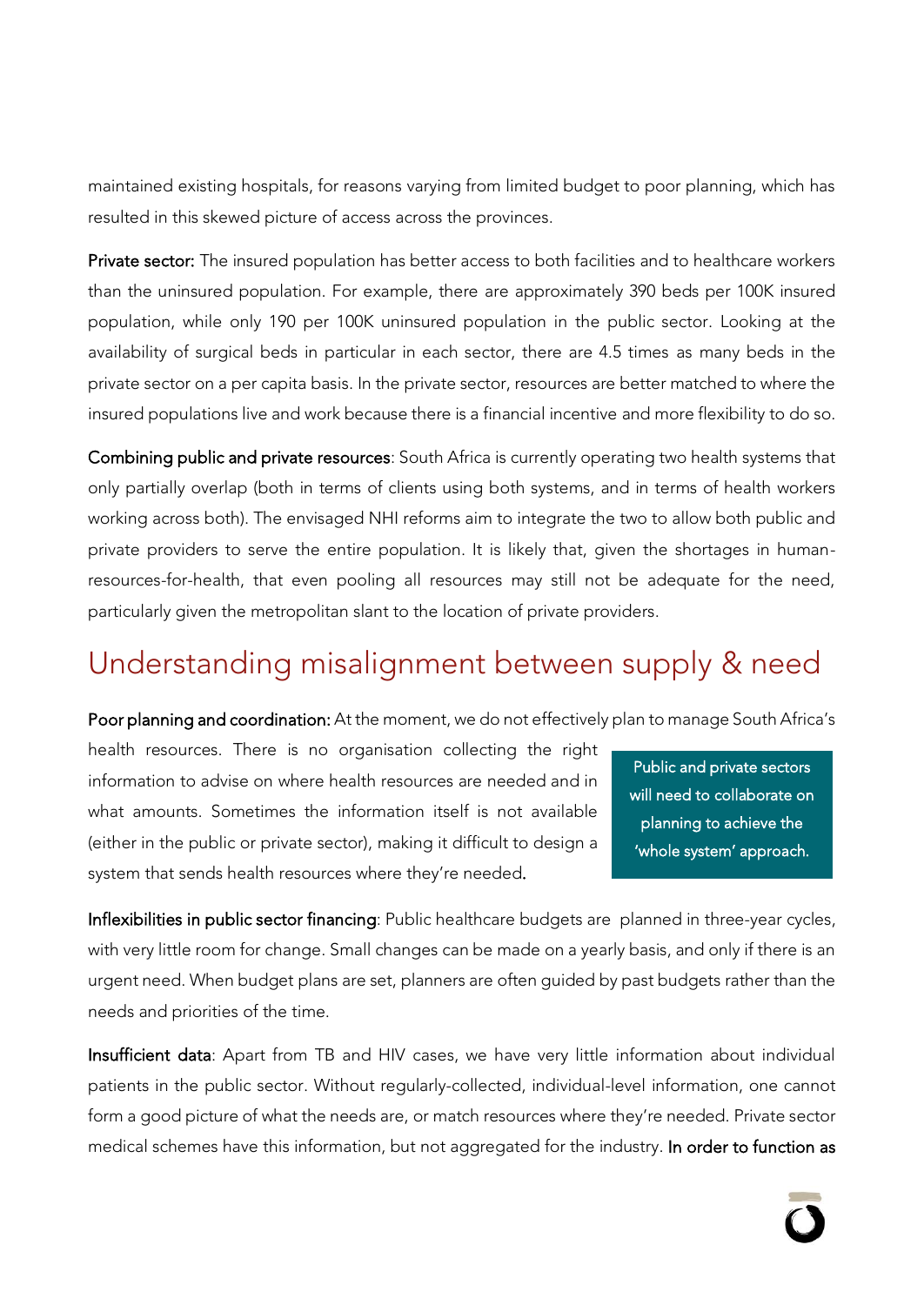it is intended to, the Fund will need comprehensive data, the ability to interpret it in terms of health needs and a sound decision-making apparatus to transform evidence into action.

Medicolegal and defensive medicine: Both the public and private health sectors are facing a crisis of medicolegal claims against them. In the public sector, these claims are made against the provincial department of health, rather than individual health workers. But in the private sector, health providers have to take out expensive malpractice insurance. This affects private healthcare in a few important ways: 1) providers might avoid certain high-risk professions, leaving those needs unmet, 2) healthcare prices go up, as providers try to cover the costs of insurance; and 3) to avoid legal claims and cover their bases, providers might perform unnecessary tests or procedures to cover their bases, making healthcare even more expensive.

Hospi-centric private sector benefit packages: In the private sector, services covered by medical schemes are more likely to be accessed. This means that service is organised around what is demanded (shaped by what is covered), rather than what is needed.

#### Some of the ways to close the gap

Designing benefits to support need: The Draft NHI Bill (2019) suggests a Benefits Advisory Committee to help design the package of health services that citizens are entitled to under the NHI. The committee is intended to be responsible for designing treatment plans and benefits that will give South Africans the most value for money and improve health – no small task. Designing one, holistic benefit package that draws on both public and private resources to deliver care would allow South Africans access to the most effective care, without providers having to be concerned about whether an individual can pay.

Purchasing from the private sector: It is intended for the NHI Fund to be able to contract private providers and, in doing so, widen access to the supply. This is dependent on the ability of the two sectors to negotiate fair prices, using the promise of volumes to offset the decrease in price.

Contracting for value: The main way that health resources for the NHI are likely to be reorganised is through new ways of contracting providers that encourage efficient, quality care. Designing the right payment system is crucial, and should reward providers that reorganise resources towards people's needs, while keeping healthcare effective and affordable.